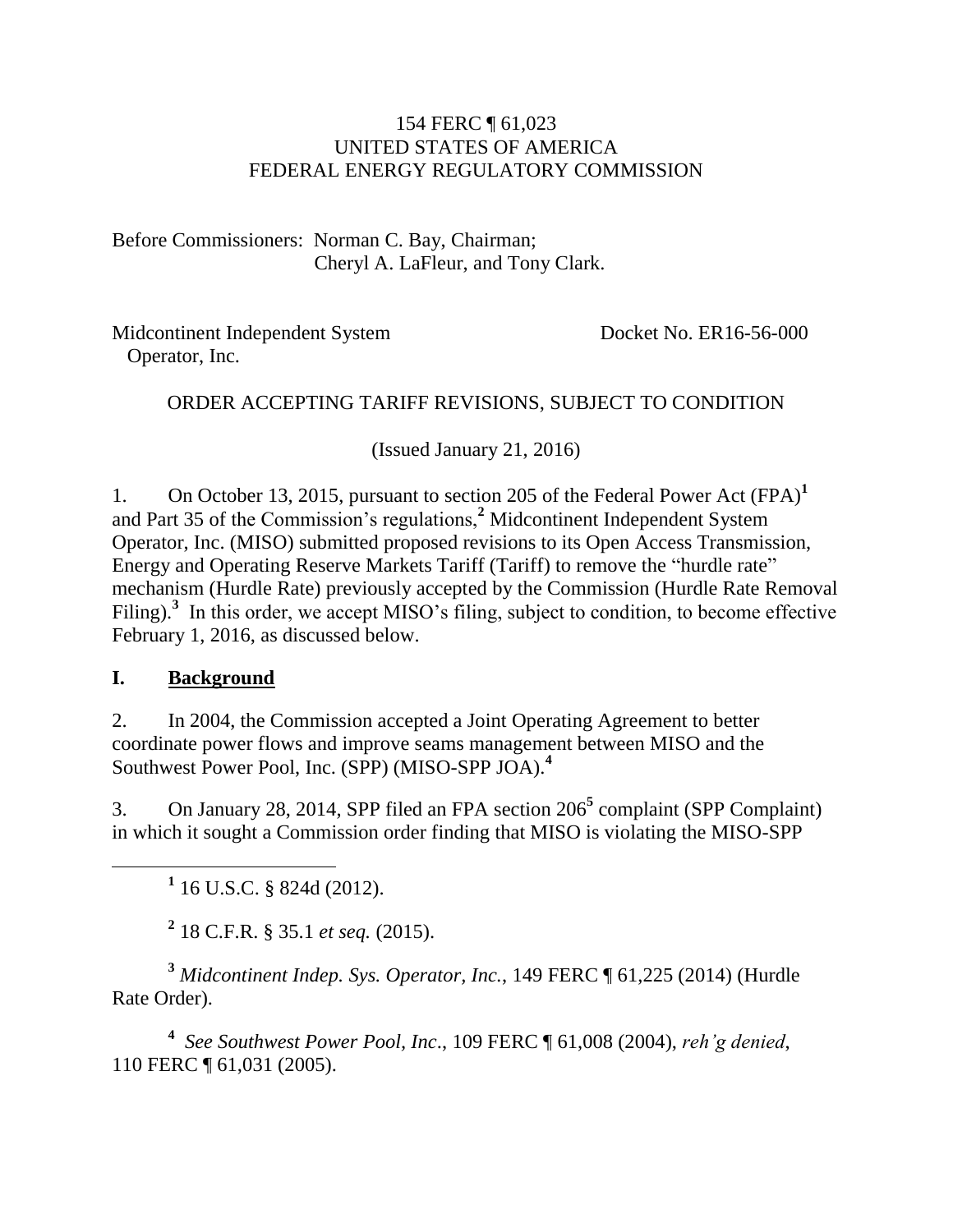JOA and the SPP Open Access Transmission Tariff (SPP Tariff), and requiring MISO to compensate SPP under the SPP Tariff for MISO's use of the SPP transmission system for real-time energy transfers between MISO Midwest and MISO South following the integration of the Entergy Operating Companies<sup>6</sup> into MISO on December 19, 2013.<sup>7</sup> Concurrent with the SPP Complaint, SPP also filed an unexecuted service agreement to assess charges for MISO's use of the SPP transmission system for the transfers between MISO Midwest and MISO South (SPP Service Agreement).**<sup>8</sup>** On February 18, 2014, MISO filed an FPA section 206**<sup>9</sup>** complaint (MISO Complaint) against SPP alleging that the SPP Complaint and SPP's filing of the SPP Service Agreement violate the MISO-SPP JOA and SPP's Tariff, and seeking a Commission order requiring SPP to cease sending invoices to MISO and to nullify the invoices already sent.**<sup>10</sup>**

4. On March 28, 2014, the Commission issued an order**<sup>11</sup>** addressing four proceedings: (1) an opinion of the United States Court of Appeals for the District of Columbia Circuit (D.C. Circuit) vacating and remanding Commission orders interpreting section 5.2 of the MISO-SPP JOA;<sup>12</sup> (2) the SPP Complaint; (3) the MISO Complaint; and (4) the SPP Service Agreement. In the MISO-SPP JOA Order, the Commission

**5** 16 U.S.C. § 824e (2012).

**6** Entergy Arkansas, Inc. (Entergy Arkansas); Entergy Gulf States Louisiana, L.L.C; Entergy Louisiana, LLC (Entergy Louisiana); Entergy Mississippi, Inc. (Entergy Mississippi); Entergy New Orleans, Inc. (Entergy New Orleans); and Entergy Texas, Inc. (Entergy Texas).

<sup>7</sup> Southwest Power Pool, Inc., Complaint and Request for Fast Track Processing and Motion to Consolidate, Docket No. EL14-21-000 (filed Jan. 28, 2014).

**8** Southwest Power Pool, Inc., Submission of Unexecuted Non-Firm Point-to-Point Transmission Service Agreement, Docket No. ER14-1174-000 (filed Jan. 28, 2014).

**9** 16 U.S.C. § 824e (2012).

**<sup>10</sup>** Midcontinent Independent System Operator, Inc., Complaint and Motion to Consolidate, Docket No. EL14-30-000 (filed Feb. 28, 2014).

**<sup>11</sup>** *Southwest Power Pool, Inc.*, 146 FERC ¶ 61,231 (2014) (MISO-SPP JOA Order).

**<sup>12</sup>** *Southwest Power Pool, Inc. v. FERC*, 736 F.3d 994 (D.C. Cir. 2013).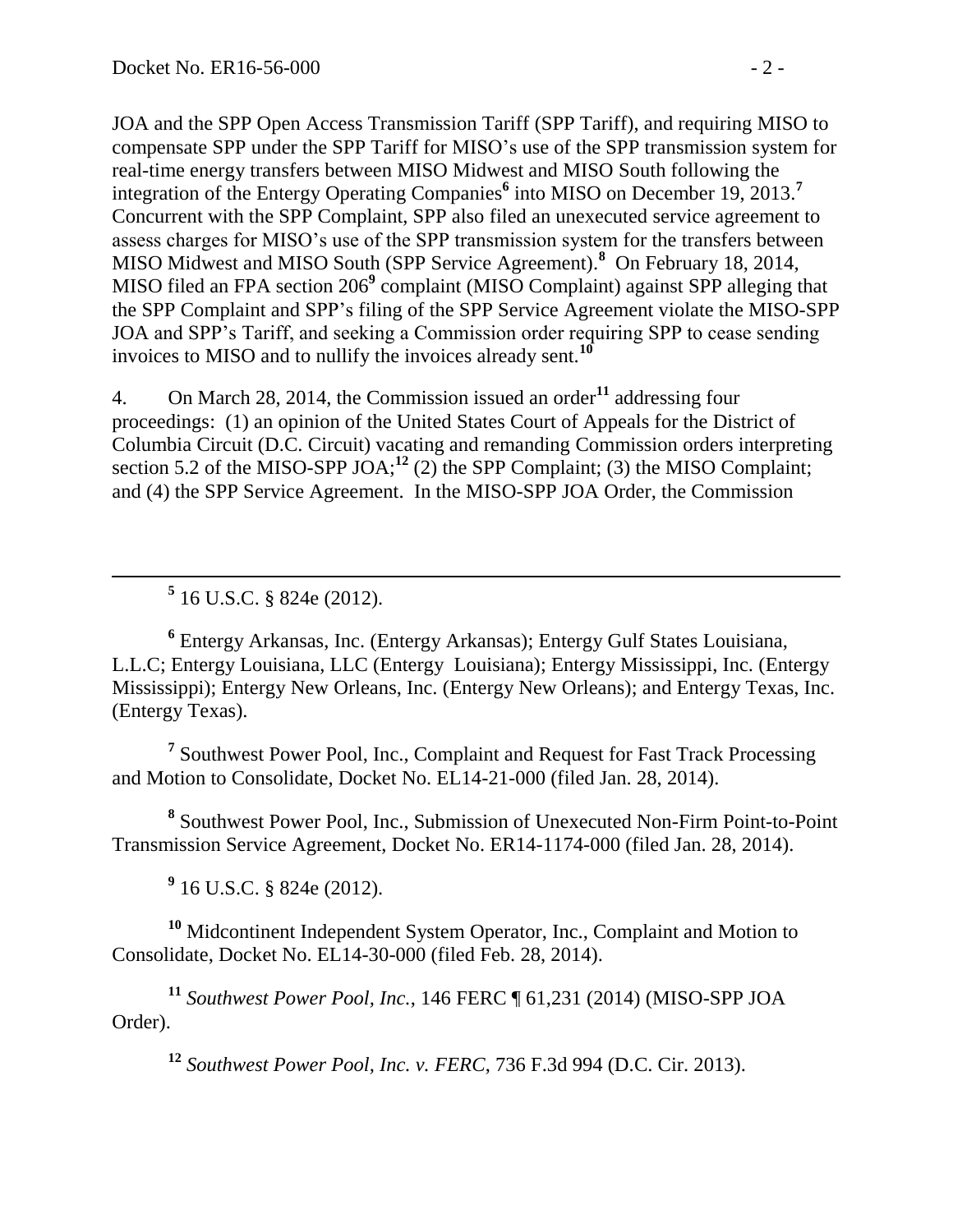$\overline{a}$ 

accepted for filing the SPP Service Agreement, suspended it for a nominal period, and made it effective January 29, 2014, subject to refund. In addition, the Commission consolidated the four proceedings and established hearing and settlement judge procedures.

5. In order to limit its exposure to charges under the SPP Service Agreement, MISO proposed the Sub-Regional Power Balance Constraint to limit intra-regional flows, i.e., those flows between MISO Midwest and MISO South, to the 1,000 megawatt (MW) contract path limit between MISO Midwest and MISO South, rather than allowing flows up to the limit established in the Operations Reliability Coordination Agreement (ORCA).**<sup>13</sup>** On June 10, 2014, the Commission conditionally accepted MISO's proposal to establish the Sub-Regional Power Balance Constraint**<sup>14</sup>** and the Sub-Regional Power Balance Constraint Demand Curve.**<sup>15</sup>**

6. On June 16, 2014, the Commission accepted, suspended for a nominal period, and set for hearing and settlement judge procedures, MISO's proposed revisions to its Tariff

**<sup>14</sup>** The Sub-Regional Power Balance Constraint is a net energy injection and withdrawal constraint established to manage intra-regional flows in accordance with applicable seam agreements, coordination agreements, transmission service agreements, or operating procedures. In this instance, intra-regional flows are defined as flows between the MISO Midwest and MISO South sub-regions. Midcontinent Independent System Operator, Inc., Filing of Revisions to MISO Tariff to Include Sub-Regional Power Balance Constraints, Docket No. ER14-1713-000, at 6 (filed Apr. 11, 2014).

**<sup>15</sup>** *Midcontinent Indep. Sys. Operator, Inc.*, 147 FERC ¶ 61,194 (2014) (Power Balance Order). Prior to the implementation of the Sub-Regional Power Balance Constraint and the Sub-Regional Power Balance Demand Curve in Schedule 28B, MISO managed intra-regional flows using a multi-transmission element proxy flowgate approach.

**<sup>13</sup>** Entergy Arkansas, Ameren Corporation (Ameren), and Associated Electric Cooperative, Inc. (Associated Electric) are parties to an interconnection agreement under which they share the capacity of the 500/345 kV transformers on a high-voltage interconnection. The direct contiguous tie capability between Entergy Arkansas and Ameren is approximately 1,000 MW of the 1,500 MW total capability of the interconnection (i.e., the 1,000 MW contract path limit). The ORCA provides agreed upon transmission limits to address reliability and loop flow concerns among MISO and neighboring entities. *See Midcontinent Indep. Sys. Operator, Inc.,* 145 FERC ¶ 61,032 (2013).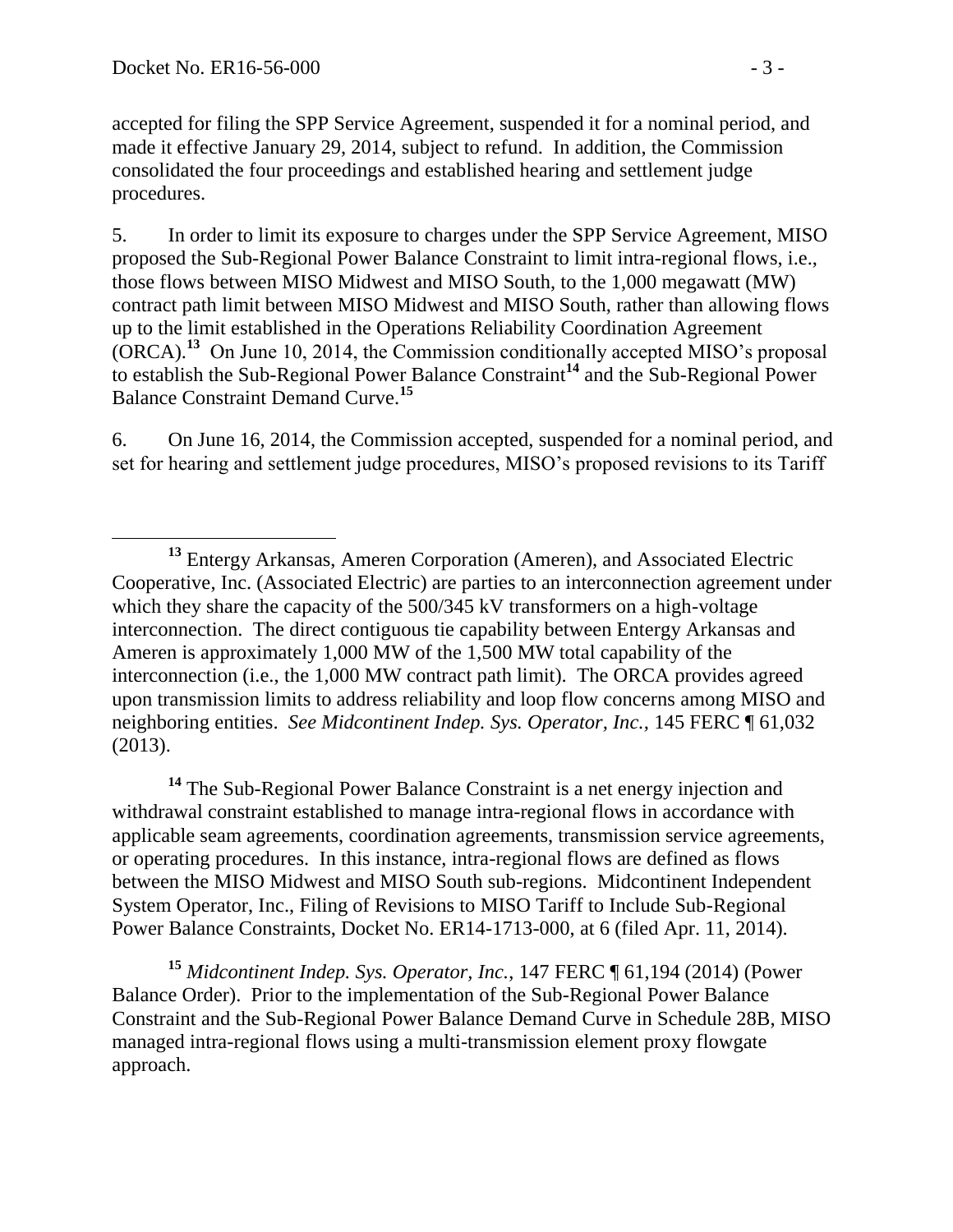which provided for recovery of costs invoiced to MISO under the tariff of another transmission provider (Cost Recovery Mechanism). **16**

7. On July 16, 2014, MISO submitted proposed revisions to Schedule 28B of the MISO Tariff to include an additional step to the Sub-Regional Power Balance Constraint Demand Curve to reflect potential charges under the SPP Service Agreement for intraregional flows in excess of 1,000 MW that occur under MISO's transmission service agreements with SPP (Hurdle Rate Filing).**<sup>17</sup>** Specifically, MISO's proposed Hurdle Rate revisions would add a "hurdle" to the economic dispatch in MISO's day-ahead and realtime market. This would allow intra-regional flows to exceed the 1,000 MW contract path limit between MISO Midwest and MISO South when the incremental savings from allowing the flows exceed the transmission charges under the SPP Service Agreement.**<sup>18</sup>** The Hurdle Rate would apply until the ORCA limit is reached.

8. MISO explained that cost recovery and allocation matters related to invoices received pursuant to the SPP Service Agreement were not included in the Hurdle Rate Filing; rather, they were being discussed as part of the settlement procedures established in the Cost Recovery Order. MISO stated that it is committed to ensuring alignment between the modifications to the Sub-Regional Power Balance Constraint Demand Curve proposed in the instant filing and any cost recovery mechanism ultimately adopted.

9. On December 12, 2014, the Commission conditionally accepted the Hurdle Rate Filing, and found that MISO had demonstrated that the Hurdle Rate would improve the currently effective Sub-Regional Power Balance Constraint Demand Curve and could provide significant benefits by allowing increased intra-regional flows when economic.**<sup>19</sup>** The Commission established an effective date of July 17, 2014. The Commission also directed MISO to make a compliance filing to clarify certain aspects of the Hurdle Rate.

10. On January 12, 2015, as corrected on February 6, 2015, MISO submitted revisions to its Tariff in compliance with the Commission's directives, along with a request for rehearing of the Hurdle Rate Order. The Public Utility Commission of Texas (Texas Commission), the Louisiana Public Service Commission, the Arkansas Public Service

 $\overline{a}$ **<sup>16</sup>** *See Midcontinent Indep. Sys. Operator, Inc.*, 147 FERC ¶ 61,206 (2014) (Cost Recovery Order).

**<sup>17</sup>** MISO July 16, 2014 Hurdle Rate Filing, Vannoy Test. at 3.

**<sup>18</sup>** *Id.* at 4.

**<sup>19</sup>** *Midcontinent Indep. Sys. Operator, Inc.*, 149 FERC ¶ 61,225 (2014) (Hurdle Rate Order).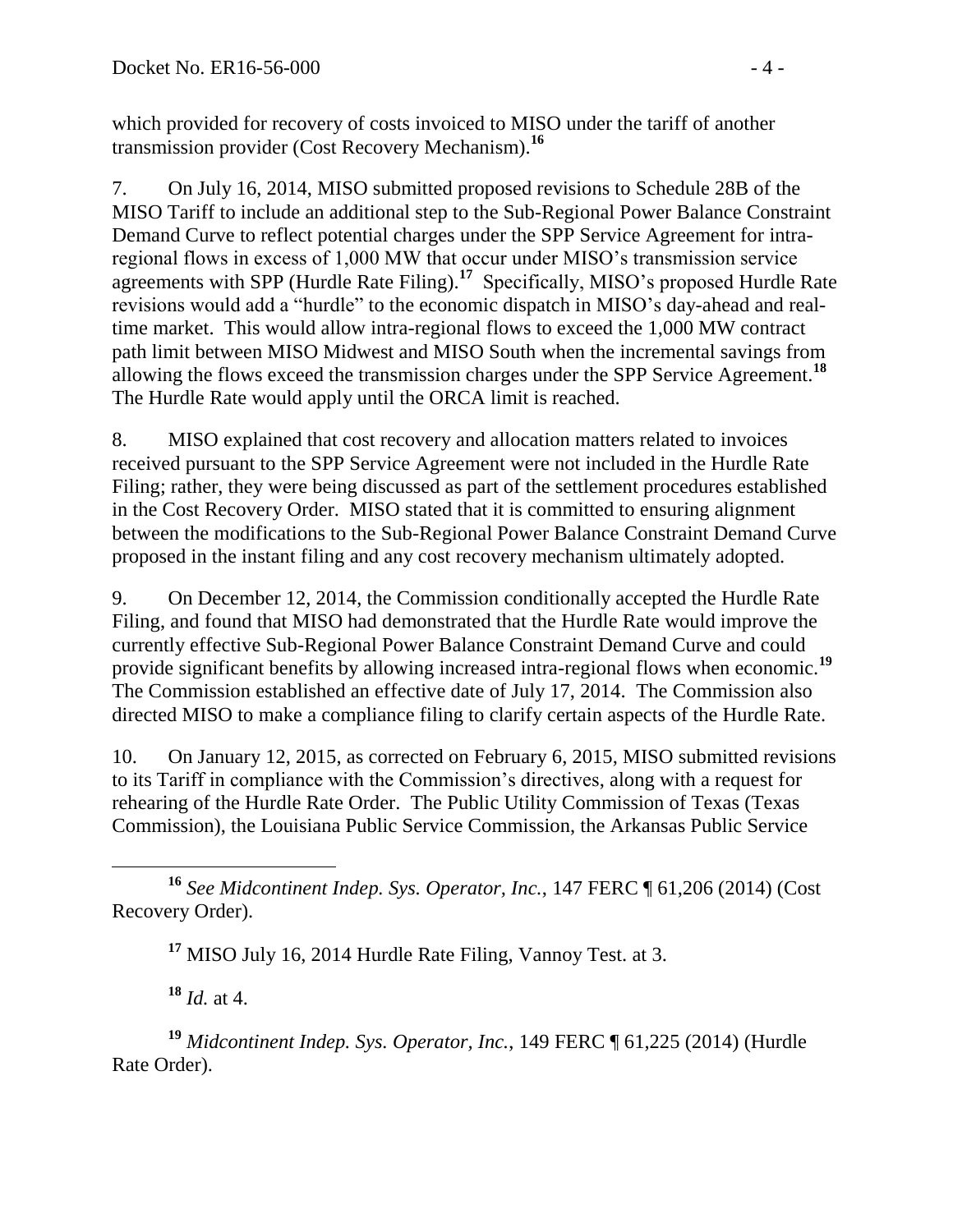Commission (Arkansas Commission), and the Council of the City of New Orleans (New Orleans Council) filed a request for rehearing and/or clarification.

## **II. Hurdle Rate Removal Filing**

11. MISO proposes revisions to its Tariff to remove the Hurdle Rate. MISO states that concurrent with the filing in the instant proceeding, MISO and SPP are submitting a settlement agreement which would resolve all issues set for hearing in the MISO-SPP JOA Order (Settlement Agreement).**<sup>20</sup>** MISO states that section 12.1 of the Settlement Agreement specifically requires that MISO make a filing eliminating the Hurdle Rate simultaneously with the filing of the Settlement Agreement. MISO states that the Settlement Agreement provides that SPP will withdraw the SPP Service Agreement and that charges and penalties under the SPP Service Agreement will be replaced by a mutual compensation system for MISO's use of SPP's and the Joint Parties' available transmission system capacity when MISO's intra-regional flows exceed the 1,000 MW contract path limit (Available System Capacity). **21** MISO asserts that, accordingly, removal of the Hurdle Rate is just and reasonable because the Hurdle Rate has served its purpose and is no longer required to mitigate the effects of the SPP Service Agreement.**<sup>22</sup>**

12. MISO states that it designed the Hurdle Rate as an interim measure to limit MISO's exposure to the transmission charges and penalties from the SPP Service Agreement rather than as a permanent feature of its markets. MISO notes that the Commission anticipated that "MISO will file changes to the [H]urdle [R]ate proposal, if

<sup>21</sup> The Settlement Agreement provides that the upper limit of SPP and the Joint Parties' Available System Capacity is 3,000 MW for flows from MISO Midwest to MISO South and 2,500 MW for flows from MISO South to MISO Midwest. *See Southwest Power Pool, Inc.*, 154 FERC ¶ 61,021 (2015) (Settlement Agreement Order). MISO states that these limits are referred to as Regional Directional Transfer Limits and, because the Settlement Agreement serves as the successor to the ORCA, replace the intra-regional flow limits established in the ORCA. Hurdle Rate Removal Filing at n.21.

**<sup>22</sup>** Hurdle Rate Removal Filing at 5-6.

 $\overline{a}$ **<sup>20</sup>** In addition to MISO and SPP, Associated Electric Cooperative, Southern Company Services, Inc., on behalf of Alabama Power Company, Georgia Power Company, Gulf Power Company, and Mississippi Power Company, the Tennessee Valley Authority, Louisville Gas and Electric Company and Kentucky Utilities, PowerSouth Energy Cooperative, and NRG Energy, Inc. (NRG) are parties to the Settlement Agreement. The parties to the Settlement Agreement outside of MISO, SPP, and NRG are collectively referred to as the Joint Parties.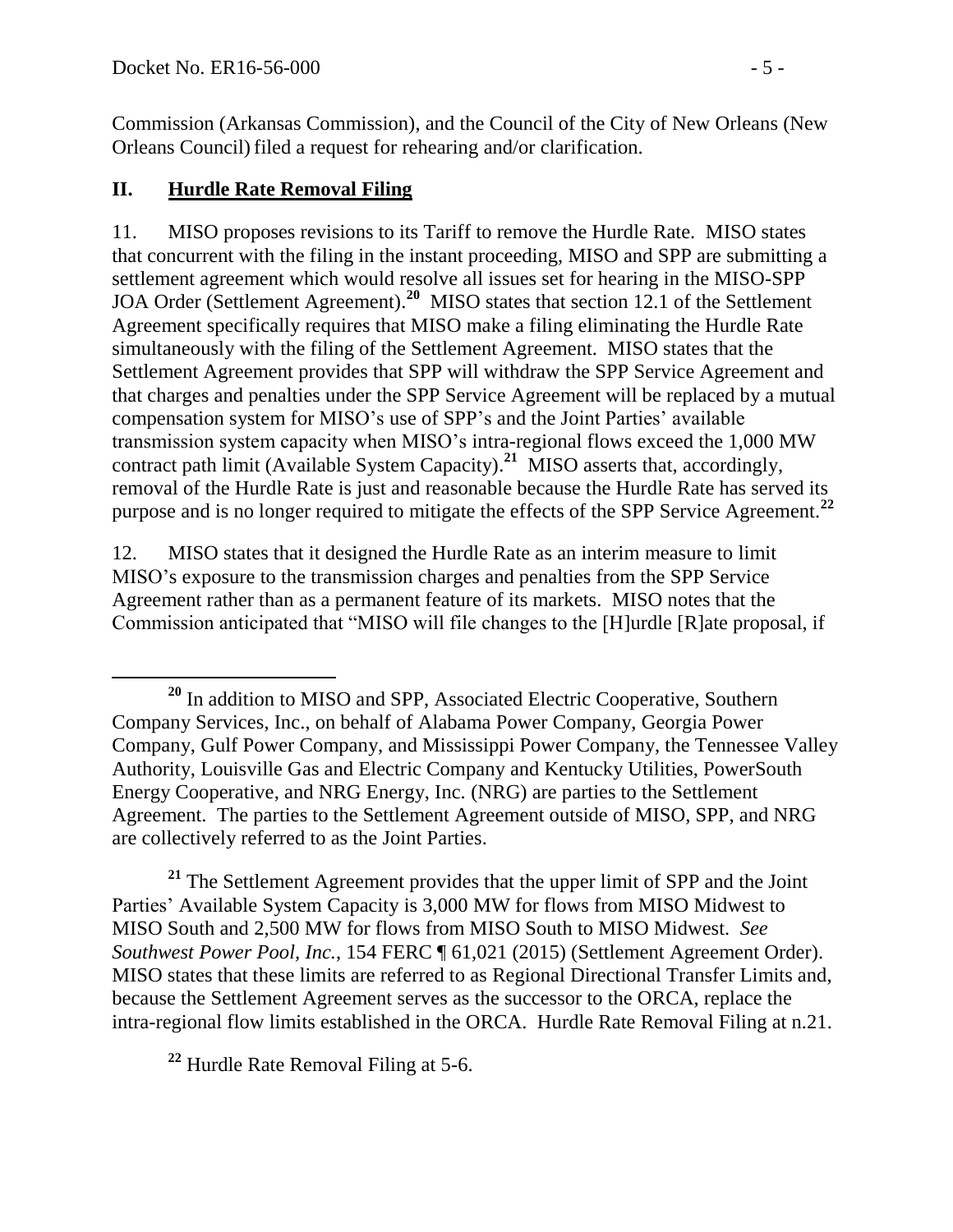necessary, based on the outcome of the Docket No. ER14-1174-000, *et al.* proceeding."**<sup>23</sup>** MISO contends that, as a result of the Settlement Agreement, there is no longer any need to constrain its economic dispatch so that transfers above 1,000 MW contract path limit only occur when economical. MISO states that the Settlement Agreement provides that MISO will make a fixed payment to SPP and the Joint Parties to settle all claims for the period between January 29, 2014, the effective date of the SPP Service Agreement, and February 1, 2016, the proposed implementation date of the Settlement Agreement. MISO states that, from February 1, 2016 forward, the Settlement Agreement provides for a tiered compensation payment system based on SPP and Joint Parties Available System Capacity usage. MISO asserts that the Settlement Agreement compensation system is superior to the SPP Service Agreement and eliminates the need for the Hurdle Rate. To this end, MISO argues that the Hurdle Rate simply mitigates, but does not remove, the non-physical limit on intra-regional flows in excess of 1,000 MW. MISO states that further restriction of those flows would impede the benefits of the Settlement Agreement.**<sup>24</sup>**

## **III. Notice of Filing and Responsive Pleadings**

13. Notice of the Hurdle Rate Removal Filing was published in the *Federal Register*, 80 Fed. Reg. 63,765 (2015), with interventions and protests due on or before November 3, 2015. Consumers Energy Company; Entergy Services, Inc.; **<sup>25</sup>** Alliant Energy Corporate Services, Inc.; South Mississippi Electric Power Association; Exelon Corporation; East Texas Electric Cooperative, Inc.; NRG Power Marketing LLC and GenOn Energy Management, LLC; Kansas City Power & Light Company and KCP&L Greater Missouri Operations Company; and Wisconsin Electric Power Company filed timely motions to intervene.

14. The Arkansas Commission, the Public Service Commission of Wisconsin, and the Organization of MISO States filed notices of interventions.

**<sup>24</sup>** *Id.* at 6.

**<sup>25</sup>** Entergy Services, Inc. filed on behalf of Entergy Arkansas, Entergy Louisiana, Entergy Mississippi, Entergy New Orleans, and Entergy Texas.

**<sup>23</sup>** *Id.* (citing Hurdle Rate Order, 149 FERC ¶ 61,225 at P 34).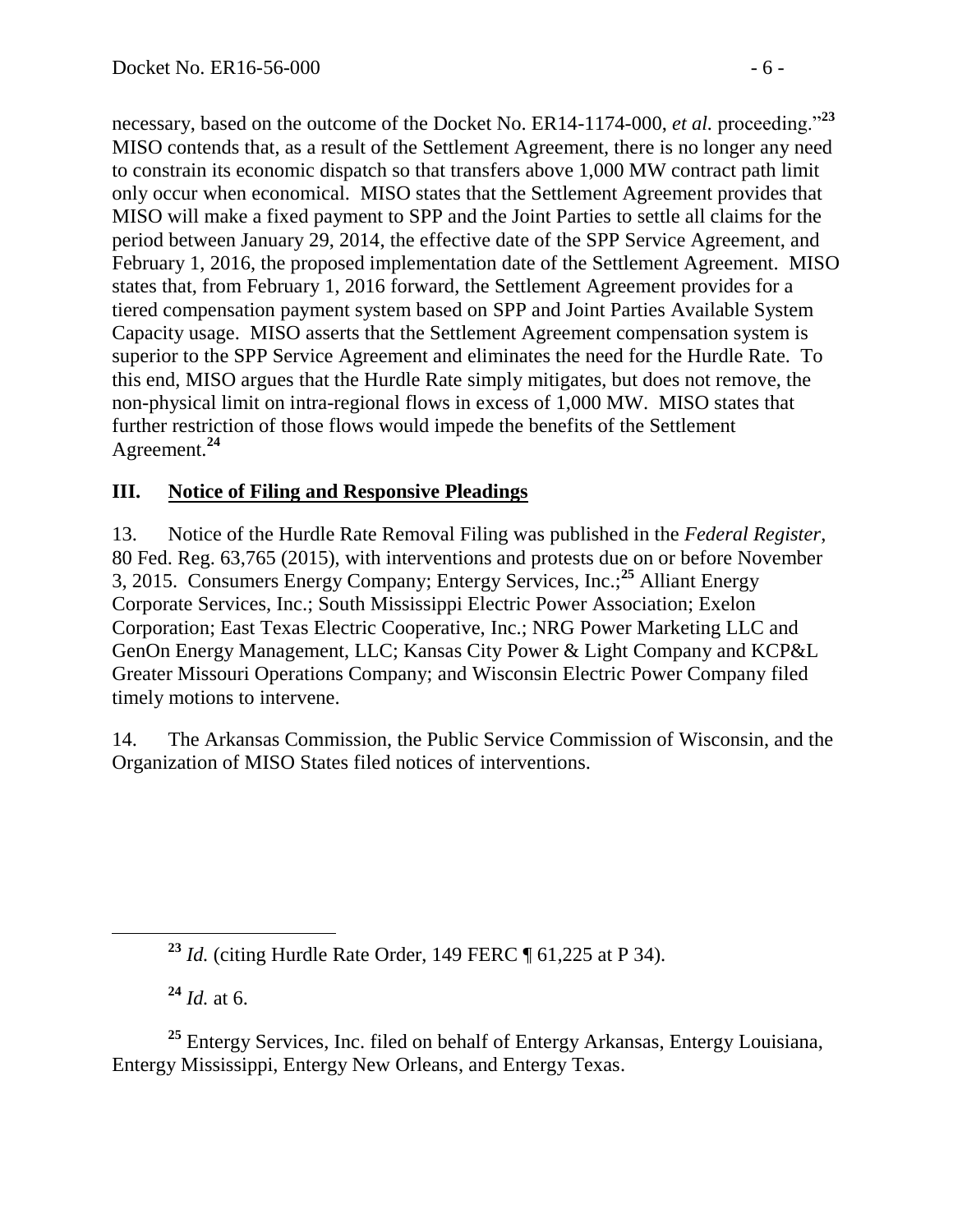15. The MISO Transmission Owners, **<sup>26</sup>** and Madison Gas & Electric Company and WPPI Energy (collectively, Wisconsin TDUs) filed timely motions to intervene and comments. The New Orleans Council filed a notice of intervention and comments.

16. The Mississippi Public Service Commission and the Texas Commission filed outof-time motions to intervene.

17. The New Orleans Council, MISO, and Wisconsin TDUs filed answers to the comments.

### **A. Comments**

 $\overline{a}$ 

18. The New Orleans Council argues that the Commission should condition the removal of the Hurdle Rate on MISO's assurance that the charges allocated by the Cost Recovery Mechanism align with the charges incurred by market participants in the importing sub-region through operation of the Hurdle Rate. The New Orleans Council states that increased congestion revenues generated by the Hurdle Rate are not distributed back to those that paid them; rather, those congestion revenues are comingled with dayahead and real-time excess congestion funds. The New Orleans Council argues that, absent the Commission granting its request, market participants might otherwise be charged twice for flows above 1,000 MW: once via the Hurdle Rate and another time under the Cost Recovery Mechanism.**<sup>27</sup>** The New Orleans Council notes that MISO stated that it was "committed to ensuring alignment between the modifications to the [Sub-Regional Power Balance Constraint] Demand Curve proposed in the Hurdle Rate

**<sup>27</sup>** New Orleans Council Comments at 6-7.

**<sup>26</sup>** The MISO Transmission Owners for this filing consist of Ameren Services Company, as agent for Union Electric Company, Ameren Illinois Company; Big Rivers Electric Corporation; City Water, Light & Power (Springfield, IL); Cleco Power, LLC; Dairyland Power Cooperative; Duke Energy Corporation for Duke Energy Indiana, Inc.; Entergy Arkansas; Entergy Louisiana; Entergy Mississippi; Entergy New Orleans; Entergy Texas; Great River Energy; Hoosier Energy Rural Electric Cooperative, Inc.; Indiana Municipal Power Agency; Indianapolis Power & Light Company; Michigan Public Power Agency; MidAmerican Energy Company; Minnesota Power (and its subsidiary Superior Water, L&P); Montana-Dakota Utilities Co.; Northern Indiana Public Service Company; Northern States Power Company, a Minnesota corporation, and Northern States Power Company, a Wisconsin corporation, subsidiaries of Xcel Energy Inc.; Otter Tail Power Company; Prairie Power Inc.; South Mississippi Electric Power Association; Southern Illinois Power Cooperative; Southern Indiana Gas & Electric Company; Southern Minnesota Municipal Power Agency; and Wabash Valley Power Association, Inc.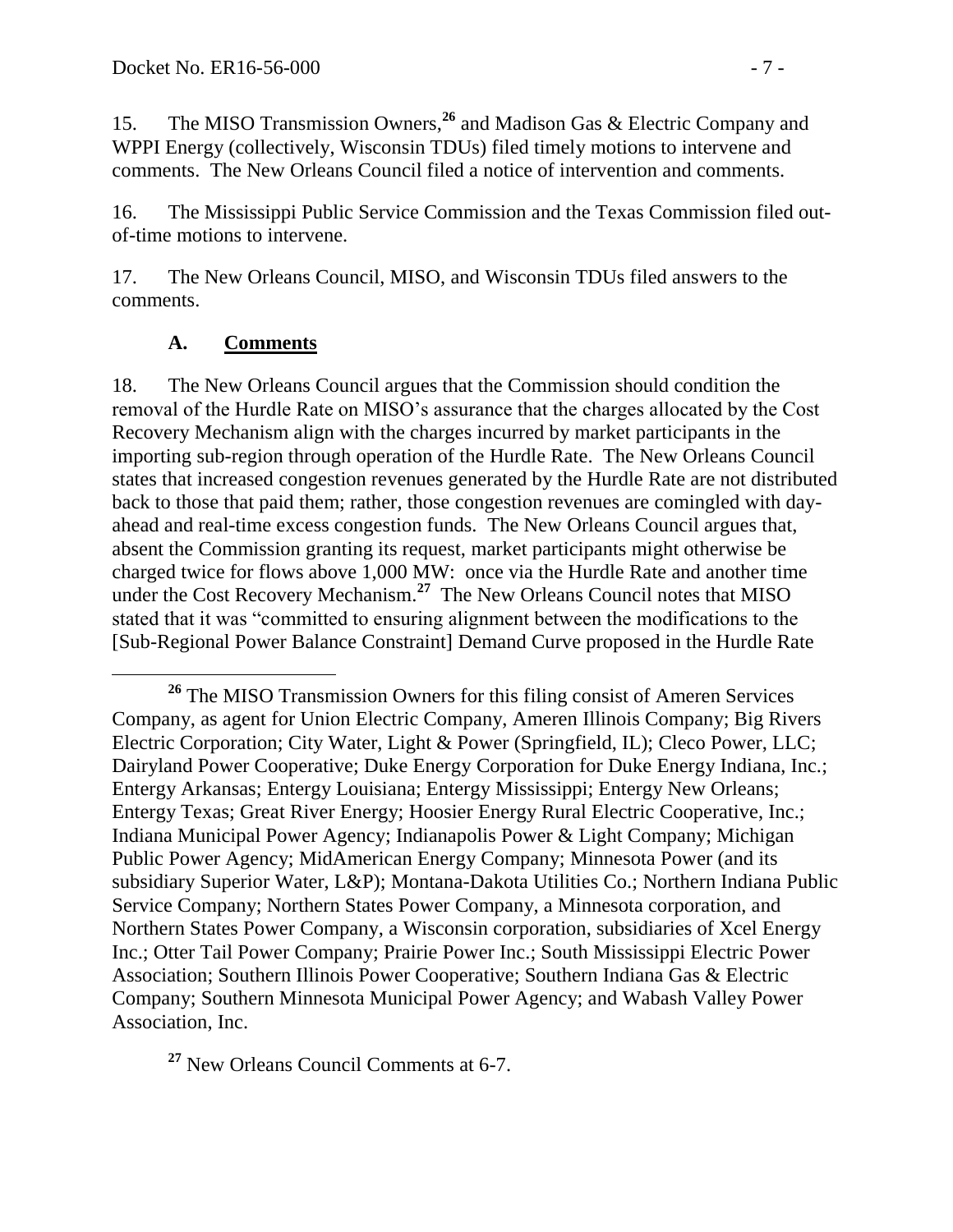Filing, and any cost recovery mechanism ultimately adopted."<sup>28</sup> The New Orleans Council asks the Commission to hold MISO to this commitment.

19. The New Orleans Council also argues that the Commission should still require MISO to submit an informational filing showing the impact of the Hurdle Rate on market participants, as originally directed in the Hurdle Rate Order. The New Orleans Council asserts that it is important to understand the impacts of the Hurdle Rate before it is removed and that an informational filing would help market participants understand how increased congestion revenues caused by the Hurdle Rate were distributed in MISO's market settlement process.**<sup>29</sup>**

20. The MISO Transmission Owners state that they support MISO's filing to remove the Hurdle Rate and urge the Commission to permit the proposed Tariff revisions to go into effect on February 1, 2016, the same effective date requested in the Settlement Agreement. The MISO Transmission Owners argue that removal of the Hurdle Rate is integral to implementing the Settlement Agreement and moving MISO's market toward more efficient and normal operations. The MISO Transmission Owners request that the Commission terminate Docket No. ER14-2445-000 and dismiss the pending requests for rehearing and compliance filing as moot, if and when the changes to Schedule 28B as proposed in this docket become effective. The MISO Transmission Owners argue that the concerns in those proceedings, e.g., appropriate Hurdle Rate pricing, are meaningless in the absence of a Hurdle Rate.**<sup>30</sup>**

21. The MISO Transmission Owners and Wisconsin TDUs state that section 3 of Schedule 28B still contains references to the ORCA and SPP Service Agreement. Wisconsin TDUs and the MISO Transmission Owners argue that, because SPP will withdraw the SPP Service Agreement upon the Commission's acceptance of the Settlement Agreement and the Settlement Agreement is the successor to the ORCA, section 3 of Schedule 28B should refer only to the Settlement Agreement.**<sup>31</sup>**

# **B. Answers**

22. The New Orleans Council argues that the MISO Transmission Owners' request to terminate the Hurdle Rate proceeding and dismiss remaining claims as moot fails on both

**<sup>30</sup>** MISO Transmission Owners Comments at 6-7.

**<sup>31</sup>** *Id.* at 8; Wisconsin TDUs Comments at 2-3.

**<sup>28</sup>** *Id.* at 5 (quoting Hurdle Rate Filing at 3).

**<sup>29</sup>** New Orleans Council Comments at 7-8.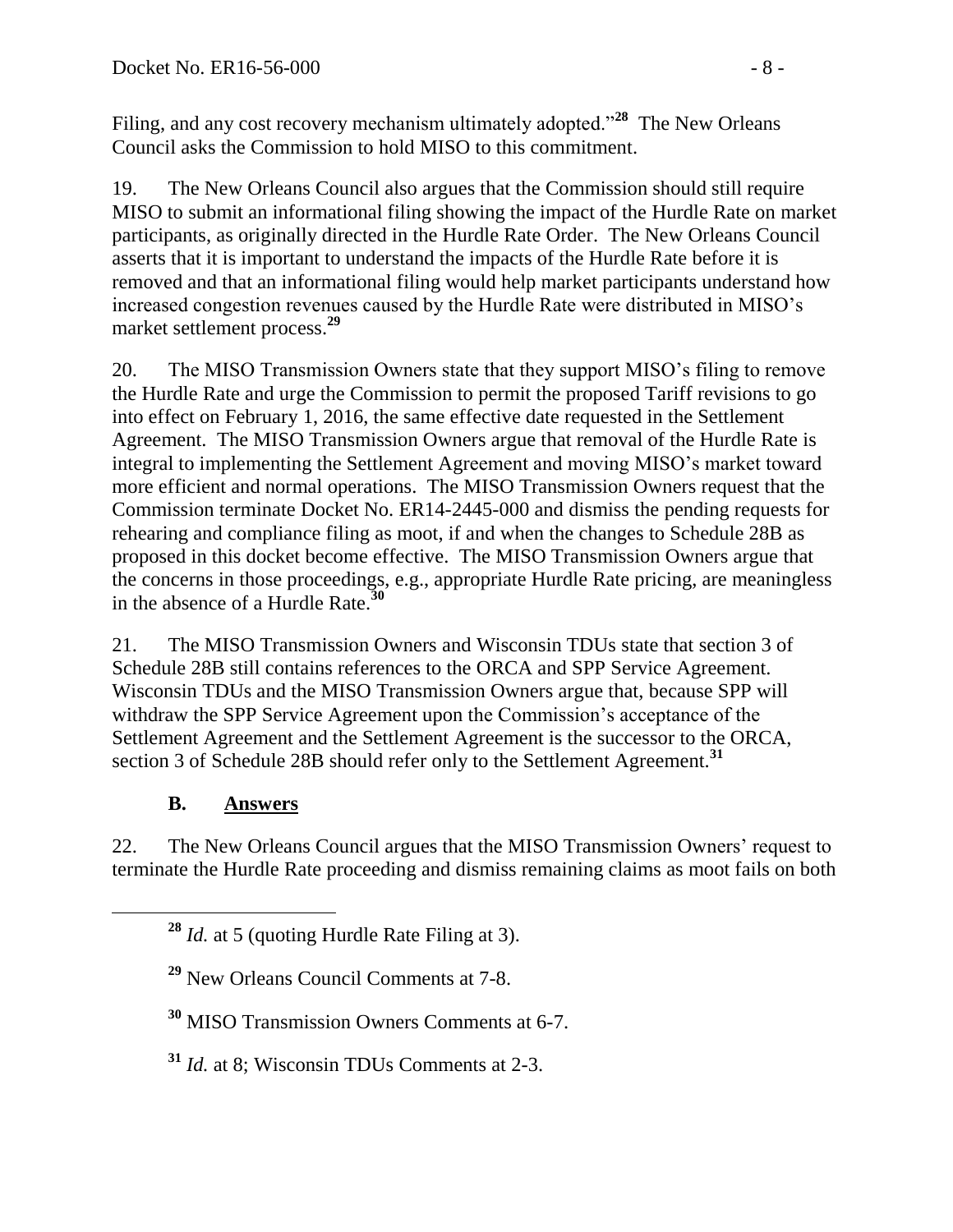procedural grounds as well as principles of fairness. The New Orleans Council states that the MISO Transmission Owners: (1) did not caption the request as a motion to terminate, but instead a motion to intervene and comments; and (2) incorrectly filed the request in the instant docket and not the docket which is the subject of termination. The New Orleans Council states that, as a result of these flaws, entities which are not a party to this proceeding do not have adequate notice of the MISO Transmission Owners' request and any further action would violate the due process rights of parties in the Hurdle Rate proceeding. The New Orleans Council asserts that, on this basis alone, the Commission should deny the MISO Transmission Owners' request.**<sup>32</sup>**

23. The New Orleans Council argues that the MISO Transmission Owners' claim that the concerns in the Hurdle Rate proceeding are meaningless in the absence of the Hurdle Rate, is misplaced and unsupported. The New Orleans Council contends that, for the reasons identified in its comments (i.e., alignment of increased congestion revenues caused by the Hurdle Rate with costs allocated through the Cost Recovery Mechanism and the importance of informational filings),**<sup>33</sup>** the economic impact of the Hurdle Rate remains relevant and important even after its removal. However, the New Orleans Council emphasizes that it supports removal of the Hurdle Rate and states that its comments should not delay the Hurdle Rate's removal.**<sup>34</sup>**

24. MISO argues that the New Orleans Council's request to condition acceptance of the removal of the Hurdle Rate on the alignment of increased congestion revenues generated by the Hurdle Rate with the Cost Recovery Mechanism should be rejected as an improper attempt to prejudge the outcome of the Cost Recovery Mechanism proceeding. MISO asserts that the New Orleans Council, as a party to that proceeding, will be free to challenge the justness and reasonableness of the Cost Recovery Mechanism as part of the hearing and settlement process. Wisconsin TDUs agree and also argue that the New Orleans Council's request fails to acknowledge the Commission's previous decisions in the Hurdle Rate Order and that the New Orleans Council's supporting statements directly contradict what the Commission has held as the objectives of the Hurdle Rate.**<sup>35</sup>**

**<sup>33</sup>** *See supra* PP 18-19.

**<sup>34</sup>** New Orleans Council Answer at 3-5.

**<sup>35</sup>** Wisconsin TDUs Answer at 4-7 (citing Hurdle Rate Order, 149 FERC ¶ 61,225 at PP 63, 74, 75).

 $\overline{a}$ **<sup>32</sup>** New Orleans Council Answer at 2-3 (citing *Pub. Serv. Comm'n of Kentucky v. FERC*, 397 F.3d 1004, 1011-12 (D.C. Cir. 2005)).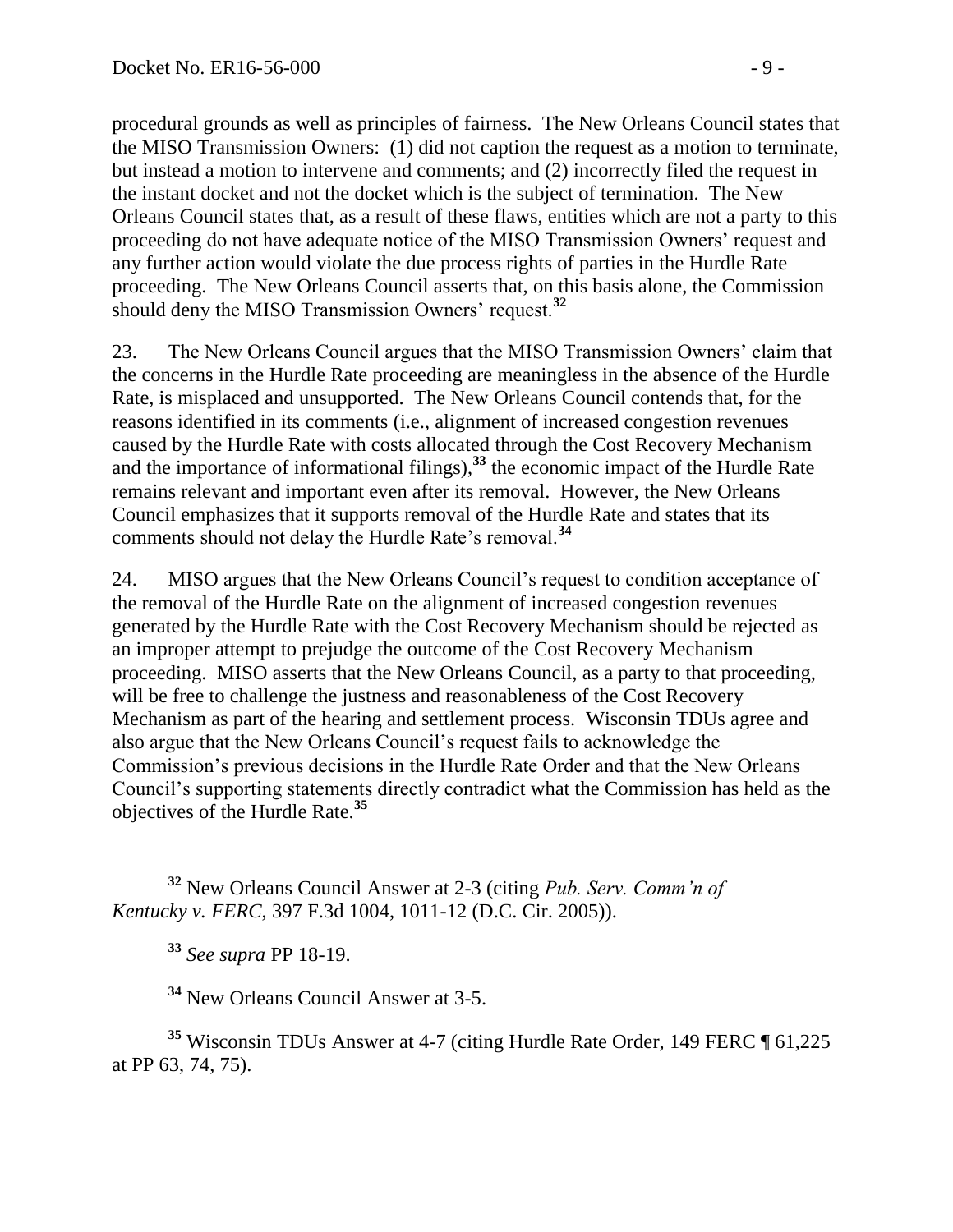25. MISO and Wisconsin TDUs additionally argue that the Commission should not condition the Hurdle Rate's removal on any informational reports. MISO contends that, because the Commission never formally accepted the compliance filing in the Hurdle Rate proceeding, the informational filing requirement was never triggered. Furthermore, MISO asserts, once the Hurdle Rate is removed, the basis for the reports would not exist because information they contain is meaningless in the absence of the Hurdle Rate and allocation of the Settlement Agreement costs is being addressed in the Cost Recovery Mechanism proceeding. MISO argues that, thus, both conditions are beyond the scope of this proceeding.**<sup>36</sup>** Wisconsin TDUs agree and also assert that one component of the informational filing is no longer relevant: the charges from the SPP Service Agreement.**<sup>37</sup>**

26. MISO agrees with the MISO Transmission Owners and Wisconsin TDUs that Schedule 28B should not contain any references to the SPP Service Agreement or the ORCA. MISO proposes to revise its Tariff, on compliance, to refer to the Offer of Settlement and Settlement Agreement.**<sup>38</sup>**

## **IV. Discussion**

 $\overline{a}$ 

# **A. Procedural Matters**

27. Pursuant to Rule 214 of the Commission's Rules of Practice and Procedure,**<sup>39</sup>** the notices of intervention and timely, unopposed motions to intervene serve to make the entities that filed them parties to this proceeding.

28. Pursuant to Rule 214(d) of the Commission's Rules of Practice and Procedure,**<sup>40</sup>** the Commission will accept the Mississippi Commission's and the Texas Commission's late-filed motions to intervene given their interest in the proceeding, the early stage of the proceeding, and the absence of undue prejudice or delay.

**<sup>36</sup>** MISO Answer at 3-4.

**<sup>37</sup>** Wisconsin TDUs Answer at 7-9.

**<sup>38</sup>** MISO Answer at 2-3.

**<sup>39</sup>** 18 C.F.R. § 385.214 (2015).

**<sup>40</sup>** *Id.* § 385.214(d).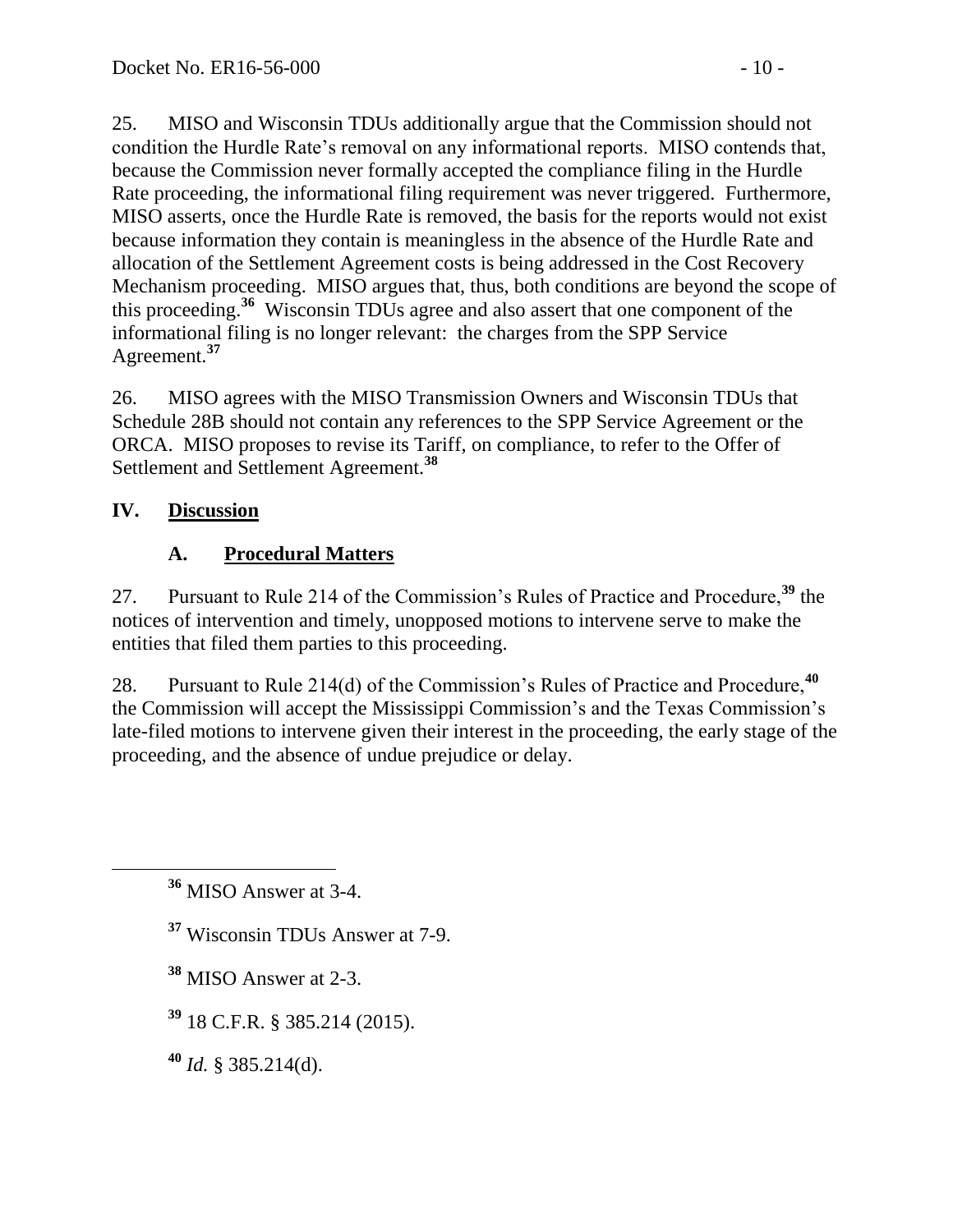29. Rule 213(a)(2) of the Commission's Rules of Practice and Procedure prohibits an answer to a protest unless otherwise ordered by the decisional authority.<sup>41</sup> We will accept the New Orleans Council's, MISO's and Wisconsin TDUs' answers because they have provided information that has assisted us in our decision-making process.

# **B. Commission Determination**

30. We accept MISO's proposed Tariff revisions, subject to condition, to become effective February 1, 2016, as discussed below.**<sup>42</sup>** As explained by MISO, the substitution of the SPP Service Agreement with a payment structure for SPP's and Joint Parties' Available System Capacity obviates any need for the Hurdle Rate. The Settlement Agreement provides an agreed-upon method for MISO to pay for transmission capacity when MISO's intra-regional flows exceed the 1,000 MW contract path between MISO Midwest and MISO South. Further, the Settlement Agreement provides that SPP will withdraw the SPP Service Agreement (i.e., the source of the charges that determined the Hurdle Rate). The Commission is issuing an order approving the Settlement Agreement concurrently with this order.**<sup>43</sup>** In light of the Commission's approval of the Settlement Agreement, we find that MISO's proposal to remove the Hurdle Rate is just and reasonable.

31. However, as noted by the MISO Transmission Owners and Wisconsin TDUs, MISO did not consistently remove all references to the SPP Service Agreement and the ORCA in its proposed revisions in Schedule 28B. Accordingly, we direct MISO to submit a compliance filing, as proposed by MISO, within 30 days of this order, removing references in section 3 of Schedule 28B to the SPP Service Agreement and the ORCA and instead refer to the Settlement Agreement.

32. We reject the New Orleans Council's requests to condition the removal of the Hurdle Rate on MISO's assurance that the charges allocated by the Cost Recovery Mechanism align with congestion charges associated with the Hurdle Rate and MISO's submission of an informational filing. This proceeding concerns whether removal of the Hurdle Rate is just and reasonable in light of the Settlement Agreement. In contrast, the New Orleans Council's request concerns congestion charges that accrued, and allocation

**<sup>41</sup>** *Id.* § 385.213(a)(2).

**<sup>42</sup>** The Commission can revise a proposal filed under section 205 of the Federal Power Act as long as the filing utility accepts the change. *See City of Winnfield v. FERC*, 744 F.2d 871, 875-77 (D.C. Cir. 1984). The filing utility is free to indicate that it is unwilling to accede to the Commission's conditions by withdrawing its filing.

**<sup>43</sup>** *See Southwest Power Pool, Inc.*, 154 FERC ¶ 61,021 (2015).